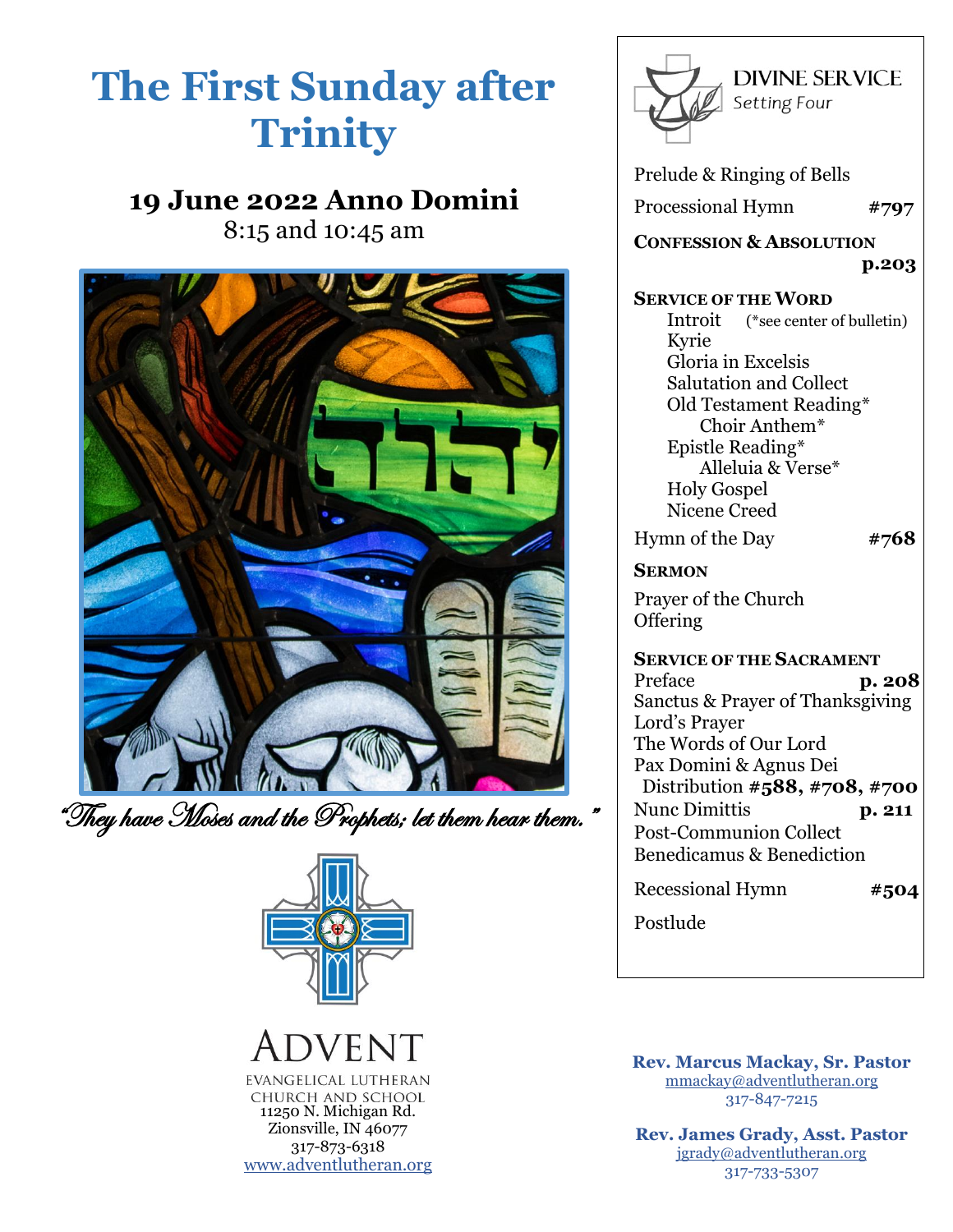Visitors & Guests

Thank you for attending! Please introduce yourself to one of the Pastors or Elders, sign our Visitors' Register in the Narthex and assist us in recording church attendance in the Record of Fellowship book in the pews.

# The Sacrament of the Altar

Advent Evangelical Lutheran Church teaches and believes that through the body and blood of Jesus Christ, offered under bread and wine in the Lord's Supper, God gives to His children the forgiveness of sins. Since this is a sacred meal, Advent distributes the Lord's Supper to communicants who have been prepared to receive it.

- **If you are a member at an LCMS parish,** please speak with one of our pastors beforehand so that they may greet you and inform you accordingly regarding our practice.
- **If you are a visitor** and have not been confirmed or hold to a confession of faith that differs from Advent and the Lutheran Church – Missouri Synod, please refrain from receiving the Lord's Supper until you have spoken with our pastor. You may come forward during Distribution to receive a blessing, indicated by crossing your arms over your chest. If communing, please prepare using pp. 308, 329- 330 found in the front of our Hymnal.
- **Distribution** If communing, at the appropriate time in the Divine Service, please approach the altar via the center aisle. When directed to a position at the rail, bow and kneel without waiting (you may also stand as needed). After you receive the Sacrament (or blessing), please stand, bow and return to your pew via the side aisle. The final blessing will be made at the end of the distribution and the covering of the elements**.**

### **Please see an Usher for help locating:**

- Hearing assistive devices for use during worship are available in the Narthex.
- Wheelchairs are available upon request.
- Restrooms are located to the left of the Narthex as you enter the church.
- The Nursery and Cry Room provide quiet places for active or crying children and are equipped to broadcast our services.

**Coffee & Donuts** served every Sunday in between the early and late service in the Fellowship Hall.

**Join us for Bible Study every Sunday morning**  in the Fellowship Hall at 9:45-10:30am.

### **Covid Response Plan Update**

No changes at present. Thank you for your patience and support as we navigate these trials together in Christ.

Advent Announcements

**To receive Advent Announcements via email** every Friday, sign up at **[adventlutheran.org](http://www.adventlutheran.org/)** on our "Contact Us" page. *Or* contact the office at 317.873.6318 and email [info@adventlutheran.org](mailto:info@adventlutheran.org)

Worship Broadcasts

**Sunday services & Bible Class will continue to be streamed online through our YouTube channel.** 

To view the service or Bible Study online, visit our homepage at **[www.adventlutheran.org](http://www.adventlutheran.org/)** and click on the YouTube link. Videos are streamed "live" or you may watch them any time.

The Congregation at Prayer

A Guide for Daily Meditation and Prayer is included on the last two pages of this bulletin.

### **Flower Calendar**

*Thank you to Joann Whorwell for sponsoring this weeks' flowers in memory of her husband.*

To sponsor upcoming flowers:

Please make out a check to Advent Lutheran Church with the memo of "Altar Flowers" or "Flowers" and claim the date on the Flower Calendar hanging in the hallway near the library!

Single Side- \$30 Both Sides- \$60

*\*Checks may be dropped off to the office or mailed in*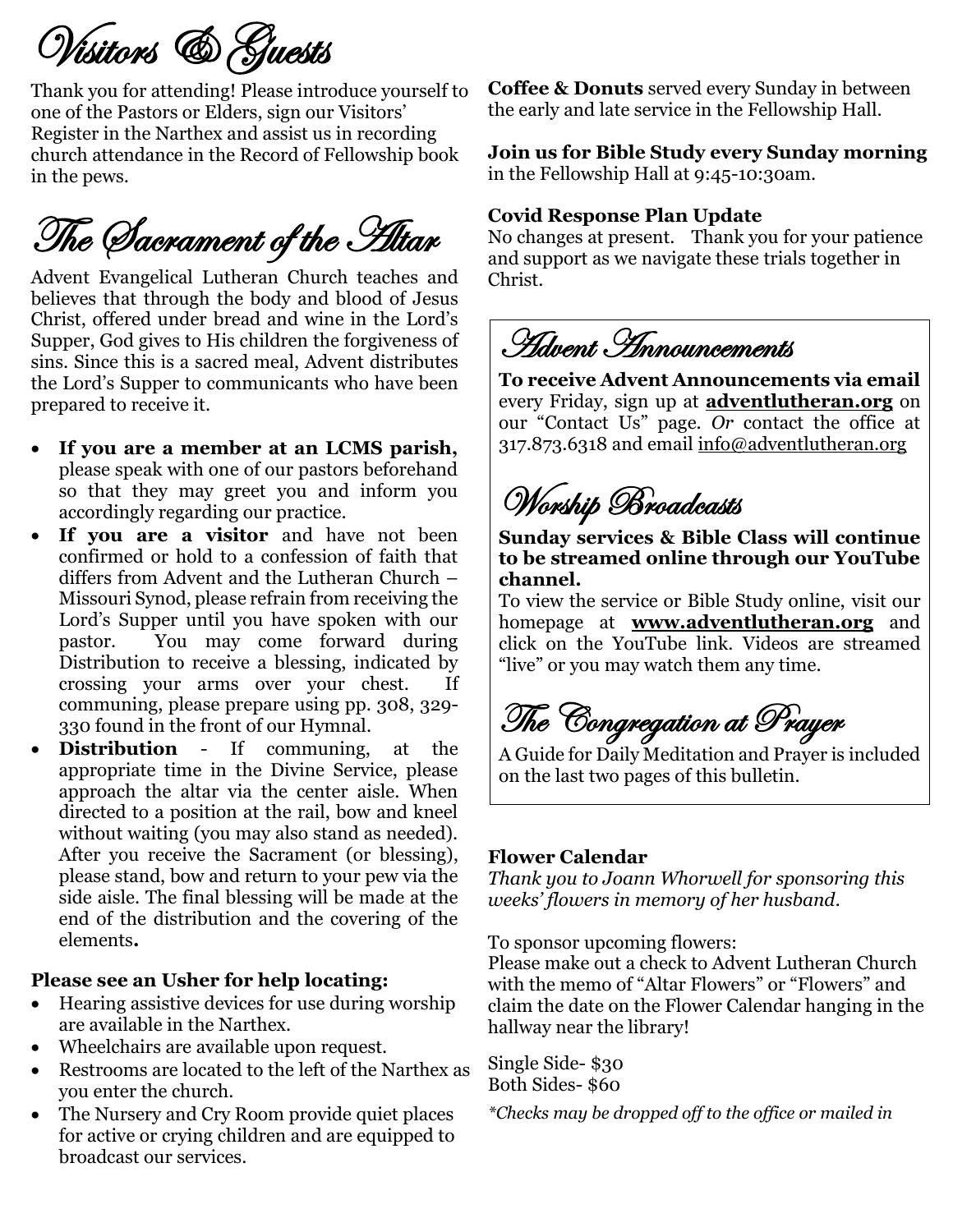# **The First Sunday after Trinity**

### **Today's Readings:**

Genesis 15:1-6 1 John 4:16-21 Luke 16:19-31

### *Faith Trusts in Christ for Life Eternal*

When the beggar Lazarus died, he was carried by the angels to Abraham's bosom. For he was truly Abraham's seed. Like Abraham, he believed in the Lord, and the Lord "*counted it to him as righteousness*" (Gen. 15:6). The name Lazarus means "*God is my help*." The unnamed rich man, on the other hand, did not love and trust in God. For he evidently cared little for the beggar at his gate. And "*he who does not love his brother whom he has seen cannot love God whom he has not seen*" (1 John 4:20). He who loved and trusted in possessions and prestige died and was in torments in Hades (Luke



16:19–31). Repentance and faith are worked only through Moses and the prophets—that is, the Word of God, for it points us to Christ. Only through His death and resurrection are we brought the comfort of life everlasting.

### **Hymn of the Day:** *To God the Holy Spirit Let Us Pray #768*

The anonymous first stanza of today's hymn is a Pentecost carol from the thirteenth century. This stanza was mentioned twice in a sermon by 13th century Berthold of Regensburg in which he encouraged his hearers to sing this hymn in the service on Pentecost.

The singing of this stanza remained popular in German lands. Martin Luther (1483–1546) loved this stanza and encouraged its frequent singing. In 1524 Luther was in the midst of theological conflicts with many who believed that the Spirit guided people directly — apart from, and in contradiction to, God's revealed Word. One of the false teachers was Luther's former colleague at Wittenberg, Andreas Carlstadt (c. 1486–1541). Carlstadt's primary focus was on what the Christian did, not on what Christ had done and what the Holy Spirit was doing by His Word. One of the ways Luther confronted this false theology was by this hymn's use; Luther also added three new stanzas to focus on the true work of the Holy Spirit.

### **In His Service**

| $\left[\mathbf{P}\right]$<br>Rev. Jim Grady, Asst. Pastor<br>$\left[\overline{\mathbf{A}}\right]$<br>Rev. Marcus Mackay, Sr. Pastor |                                               | <b>Choir Director:</b><br>Organist/Kantor:<br>Audio/Visual: | Deb Trewartha<br>Phil Lehman<br><b>Matthias Mackay</b> |
|-------------------------------------------------------------------------------------------------------------------------------------|-----------------------------------------------|-------------------------------------------------------------|--------------------------------------------------------|
|                                                                                                                                     | 8:15am                                        |                                                             | 10:45am                                                |
| Greeter:                                                                                                                            | Joann Whorwell                                | Greeter:                                                    | <b>OPEN</b>                                            |
| Acolyte:                                                                                                                            | Dax Williams                                  | Acolyte:                                                    | <b>OPEN</b>                                            |
|                                                                                                                                     | Altar Guild: Diane Colson, Anne Hauser-Harris | Altar Guild:                                                | Debbie Grady, Margaret Halvorsen                       |
| Ushers:                                                                                                                             | Mike Klemsz, Steve Vogtman,                   | Ushers:                                                     | Don Hahn, Gordon Pixley,                               |
|                                                                                                                                     | <b>OPEN</b>                                   |                                                             | <b>OPEN</b>                                            |
| Elders:                                                                                                                             | <b>Steve Vogtman</b>                          | Elders:                                                     | Rod Hofts                                              |

**SIGN UP TO HELP SERVE** *Acolytes, Crucifers, Greeters, Ushers & Altar Guild* Simply open your camera app, point your phone at the QR Code, click the pop up, and sign up! *Or email [info@adventlutheran.org](mailto:info@adventlutheran.org) to sign up with our office manager!*

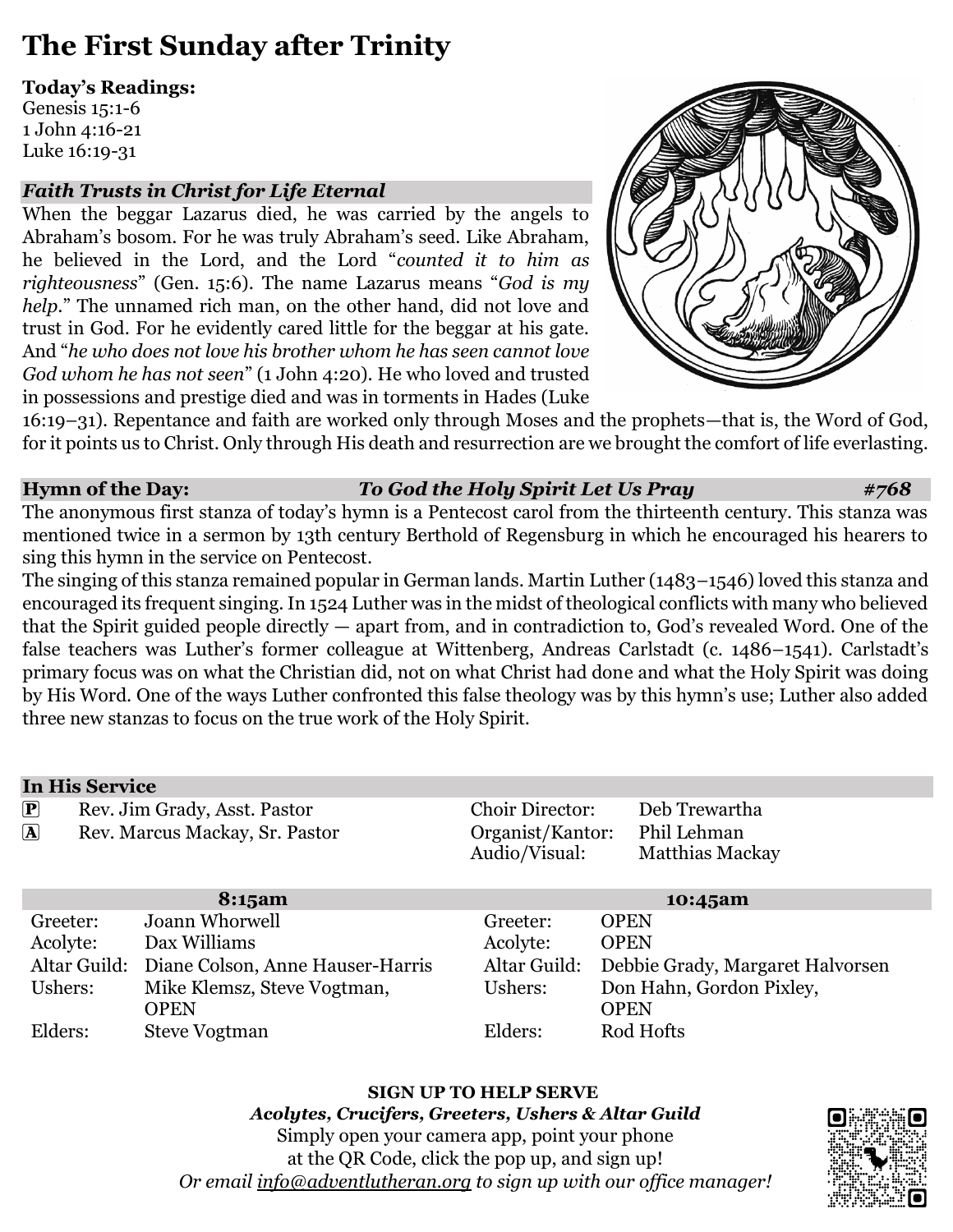# **Propers for the First Sunday after Trinity**

*Divine Service starts on page 203 in the front of the hymnal.*



### **Collect of the Day**

O God, the strength of all who trust in You, mercifully accept our prayers; and because through the weakness of our mortal nature we can do no good thing, grant us Your grace to keep Your commandments that we may please You in both will and deed; through Jesus Christ, our Lord, who lives and reigns with You and the Holy Spirit, one God, now and forever.

### C **Amen.**

### **Old Testament Reading** *Genesis 15:1–6*

<sup>1</sup>After these things the word of the LORD came to Abram in a vision: "Fear not, Abram, I am your shield; your reward shall be very great." <sup>2</sup>But Abram said, "O Lord GOD, what will you give me, for I continue childless, and the heir of my house is Eliezer of Damascus?" 3And Abram said, "Behold, you have given me no offspring, and a member of my household will be my heir." 4And behold, the word of the LORD came to him: "This man shall not be your heir; your very own son shall be your heir." 5And he brought him outside and said, "Look toward heaven, and number the stars, if you are able to number them." Then he said to him, "So shall your offspring be." 6And he believed the LORD, and he counted it to him as righteousness.

A This is the Word of the Lord.

C **Thanks be to God.**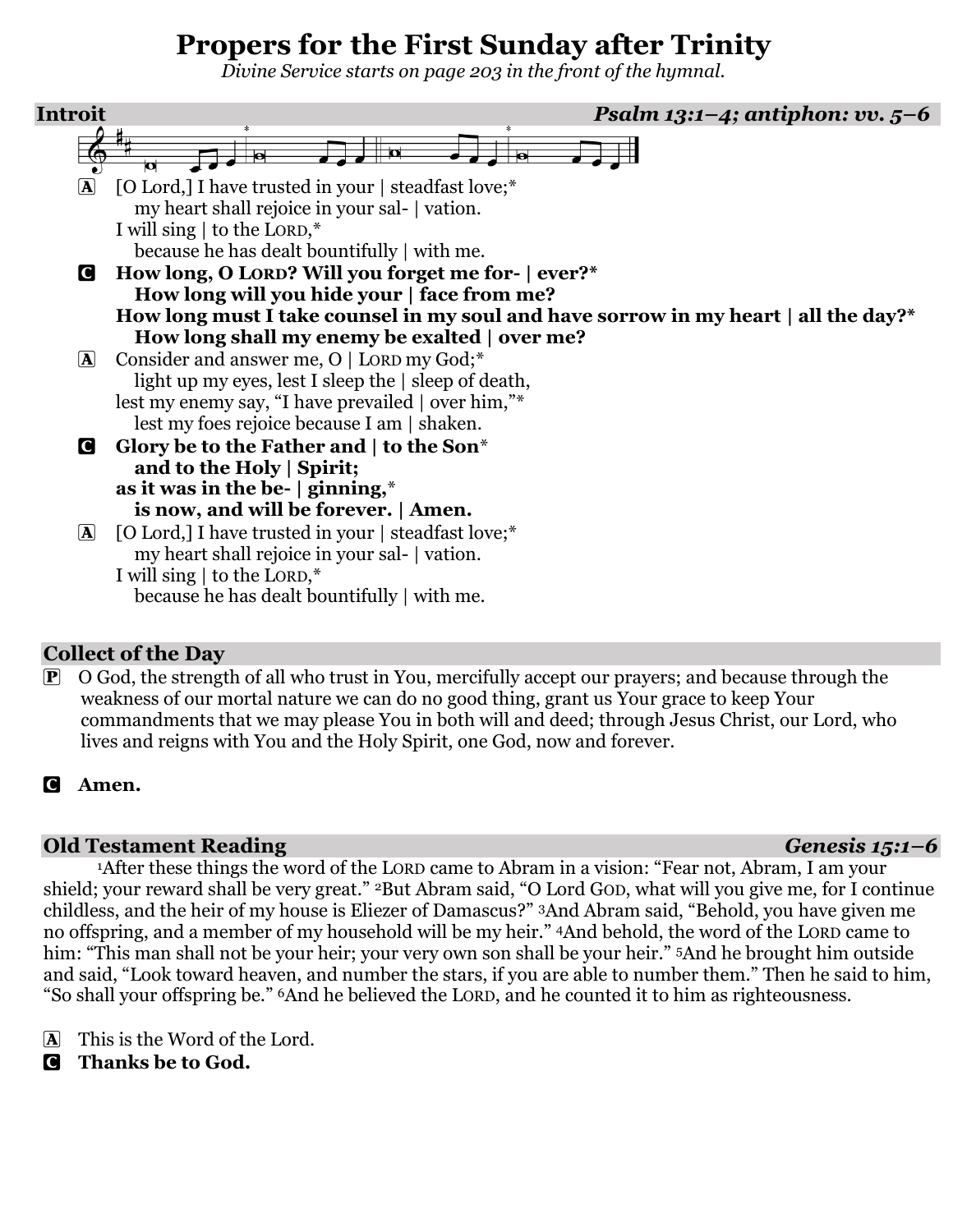### **Choir Anthem** *The King of Love My Shepherd Is arr. Mark Schweizer, St. James Music Press, 2010* **Duet: Kevin & Deb Trewartha**

The King of love my shepherd is, whose goodness faileth never, I nothing lack if I am His, and He is mine forever.

Where streams of living water flow, my ransomed soul He leadeth; and where the verdant pastures grow, with food celestial feedeth.

And so through all the length of days, Thy goodness faileth never, Good Shepherd, may I sing Thy praise within Thy house forever.

### **Epistle Reading** *1 John 4:16–21*

<sup>16</sup>So we have come to know and to believe the love that God has for us. God is love, and whoever abides in love abides in God, and God abides in him. 17By this is love perfected with us, so that we may have confidence for the day of judgment, because as he is so also are we in this world. 18There is no fear in love, but perfect love casts out fear. For fear has to do with punishment, and whoever fears has not been perfected in love. 19We love because he first loved us. 20If anyone says, "I love God," and hates his brother, he is a liar; for he who does not love his brother whom he has seen cannot love God whom he has not seen. <sup>21</sup>And this commandment we have from him: whoever loves God must also love his brother.

A This is the Word of the Lord.

C **Thanks be to God.**

### **Alleluia & Verse**

 $A1 - le - lu - ia$ , al  $le$ -lu - ia, al - le-lu - ia. O LORD my God, in you do I take | refuge;\* save me from all my pursuers and de-|liver me.

**Holy Gospel** *Luke 16:19–31*

P The Holy Gospel according to St. Luke, the sixteenth chapter.

### **G** Glory to You, O Lord.

<sup>19</sup>[Jesus said:] "There was a rich man who was clothed in purple and fine linen and who feasted sumptuously every day. <sup>20</sup>And at his gate was laid a poor man named Lazarus, covered with sores, <sup>21</sup>who desired to be fed with what fell from the rich man's table. Moreover, even the dogs came and licked his sores. 22The poor man died and was carried by the angels to Abraham's side. The rich man also died and was buried, 23and in Hades, being in torment, he lifted up his eyes and saw Abraham far off and Lazarus at his side. 24And he called out, 'Father Abraham, have mercy on me, and send Lazarus to dip the end of his finger in water and cool my tongue, for I am in anguish in this flame.' 25But Abraham said, 'Child, remember that you in your lifetime received your good things, and Lazarus in like manner bad things; but now he is comforted here, and you are in anguish. 26And besides all this, between us and you a great chasm has been fixed, in order that those who would pass from here to you may not be able, and none may cross from there to us.' 27And he said, 'Then I beg you, father, to send him to my father's house— <sup>28</sup>for I have five brothers—so that he may warn them, lest they also come into this place of torment.' 29But Abraham said, 'They have Moses and the Prophets; let them hear them.' 30And he said, 'No, father Abraham, but if someone goes to them from the dead, they will repent.' 31He said to him, 'If they do not hear Moses and the Prophets, neither will they be convinced if someone should rise from the dead.'"

- P This is the Gospel of the Lord.
- C **Praise to You, O Christ.**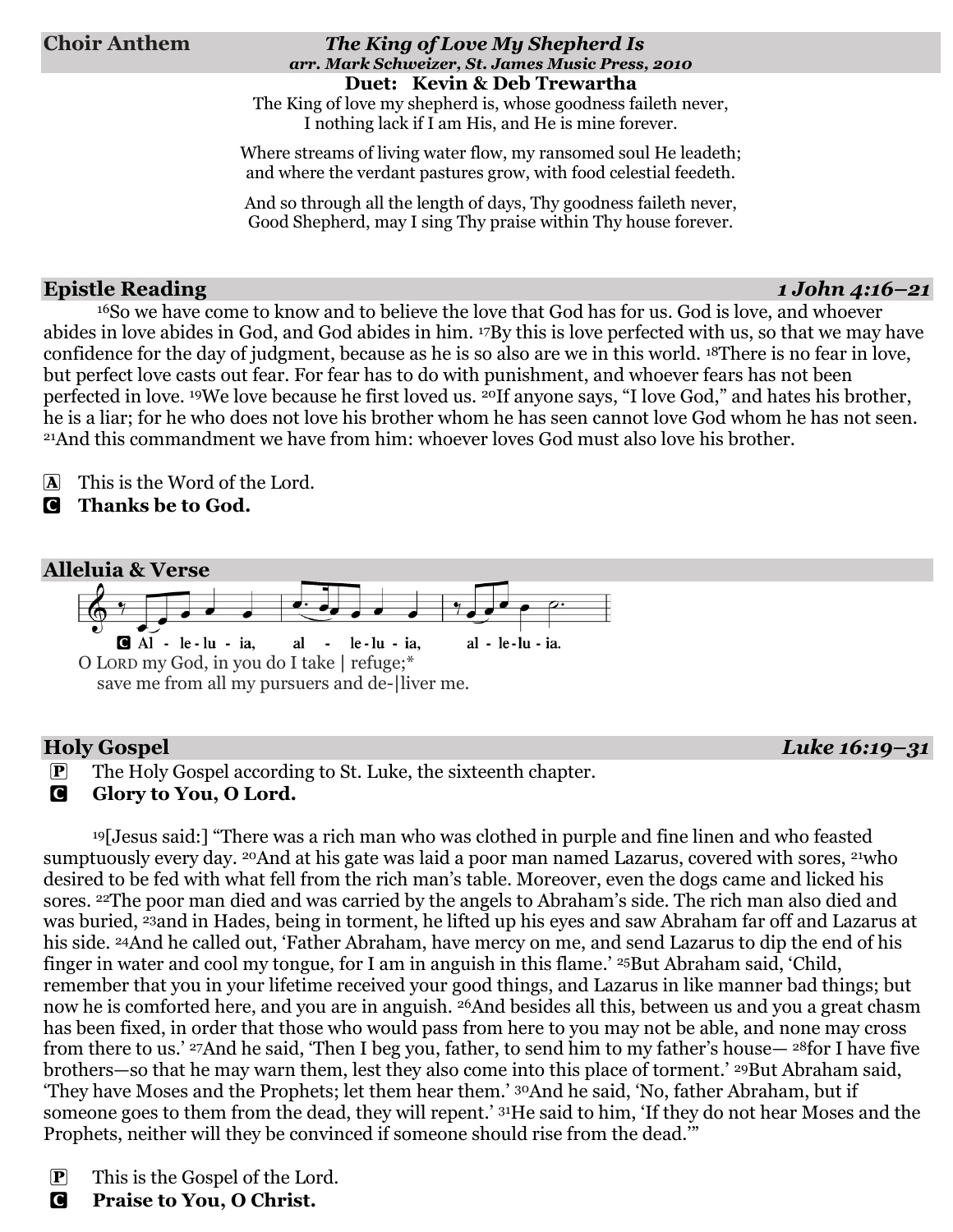Advent Merchandise

Advent promotional items from the Evangelism Board are still available. Please email the office at [info@adventlutheran.org](mailto:info@adventlutheran.org) with the number of items you would like to purchase.

Payment may be dropped off at the church office M-F between 8:00am-4:00 pm. Cash will be accepted (exact amount only) or you may make a check payable to Advent Lutheran Church.

| -Blue metallic pen with Advent's name     | \$1  |
|-------------------------------------------|------|
| -Oval static decal for your car with logo | \$3  |
| -18 oz. vacuum travel tumbler with logo   | \$15 |

Thank you for promoting Advent!



**Sunday Divine Service**  8:15 am & 10:45 am

**Summer Sunday School**  June 26, July 24, August 21 at 9:35am

> **Annual Voters' Meeting TODAY 9:30am-10:30am**

### **TODAY AT ADVENT! VOTERS MEETING – Between Services**

### **BOONE COUNTY RIGHT TO LIFE'S BABY BOTTLE FUNDRAISER – Due Today!**

**TODAY! Aaron Schultz Ordination- Sunday, June 19th** Aaron Schultz will be ordained at Immanuel Lutheran, his home congregation, in Alexandria, Virginia. Although Aaron doesn't expect people from Advent to attend, you all are cordially invited. More than anything, Aaron wanted to keep you in the loop. Immanuel Lutheran Church, 1801 Russell Rd Alexandria, VA 22301 <http://immanuelalexandria.org/>

**DECISION DAY RALLY-** On the day that the Supreme Court releases the Dobbs v. Jackson decision in which we expect that Roe v. Wade will be overturned, BCRTL will host a Rally at the Boone County Courthouse at 5:00 pm. While this decision would not end abortion in this country, it is good to take a moment to celebrate the end of 50 years of abortion extremism in American federal law. Of course we don't know which day that the decision will be released so please just plan to join us at 5:00 pm on the day that it happens. Decisions are usually released on Mondays or Wednesdays. Contact Sue Gentry with any questions - 317-690-0821

**55+ GROUP MEETING-** Meeting on Wednesday, **June 8th has been cancelled**. The 55th Group will go out to eat on **Wednesday, June 22 at 12:00pm**. We will meet at Bub's Burgers at 620 S. Main Street, Zionsville, IN 46077. If you'd like more information, please call Joann Whorwell at 317-569-1705.

**BOOK CLUB-** Our next book club will be on Thursday, **June 23rd, at 7:00 p.m**., at the home of Sara Nash, 20054 Prescott Place, Westfield. Our discussion leader will be Linda Silverberg, and we will be reading "Till We Have Faces" by C. S. Lewis. For July, the new book is "Still Life" by Louise Penny.

**ISSUES, ETC. Conference-** Are you attending the Issues, etc. conference on **June 24 & 25**? If so, contact Deaconess Intern Jen Siukola at jsiukola@adventlutheran.org or 765-894-1791 so you can meet up with other Advent Lutheran members there!

**YOUNG PROFESSIONALS GROUP- July 10** Are you in your 20s or 30s? Are you interested in fellowship and service opportunities with Lutherans your age? If so, join us in the fellowship hall immediately after late service on July 10th. This month, the group will be preparing care packages to deliver to homebound members. Please bring a sack lunch for yourself. Dessert and beverages will be provided. RSVP to deaconess intern Jen Siukola at [jsiukola@adventlutheran.org](mailto:jsiukola@adventlutheran.org?subject=Young%20Professionals%20Group) or 765-894-1791.

**BOARD OF STEWARDSHIP-** *School Expansion Updates!* Greetings brothers and sisters in Christ! In spite of our very short timeline to fundraise for our school expansion project before the end of 2021, our prayers were heard and the congregation stepped up with an incredible response. If you do decide to give please note 'School Expansion' on the memo line on your check. There will be special offering envelopes on the table in the Narthex. Please contact Dan Latimer at (317) 437-6893 with any questions or for details on how you might be able to help support this wonderful project.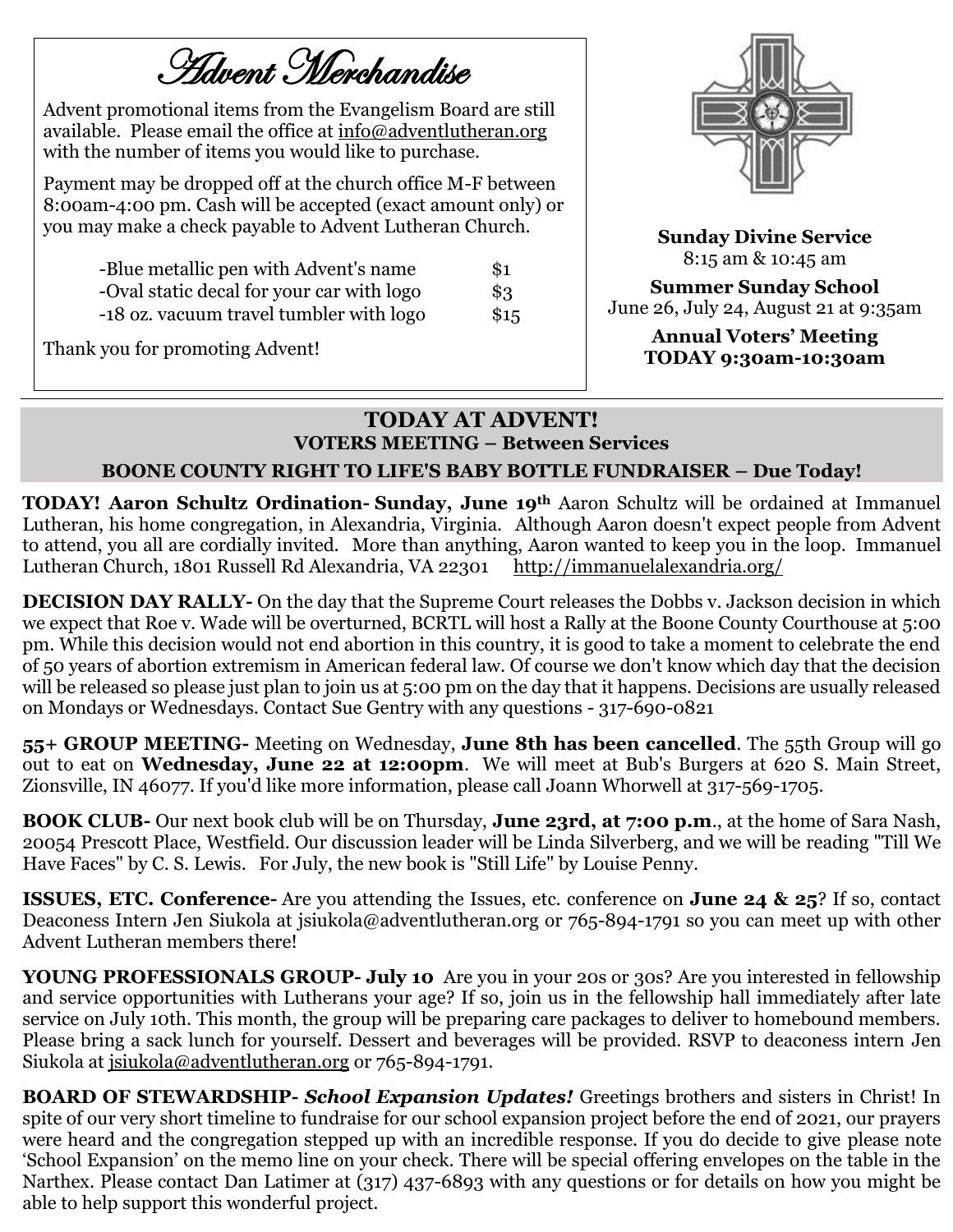# **The Congregation at Prayer**

A Guide for Daily Meditation and Prayer

### **1st Sunday after Trinity – June 6, 2021**

**Review or learn by heart from Luther's Small Catechism:** Ten Commandments—The First Commandment and Explanation

**Verse of the week:** Psalm 116:1-2 I love the LORD, because He has heard my voice and my supplications. Because He has inclined His ear to me, therefore I will call upon Him as long as I live.

**Daily Prayer LSB pp 294-298**: Pray and confess out loud.

**Daily Prayer – For Individuals and Families**: As you are able, or as your family size and ages dictate. Use the one appropriate for the time of day your devotion takes place. Include the Apostles Creed before The Lord's Prayer if the setting you regularly use does not include it so as to confess it daily. Learn by heart the catechism, and hymn of the week.

|                                    | <b>Bible Narrative</b>                             |                                                               | <b>Second Reading</b> |
|------------------------------------|----------------------------------------------------|---------------------------------------------------------------|-----------------------|
| <b>MON</b>                         | The Rich Man and Lazarus-Luke 16:19-31             |                                                               |                       |
| <b>TUE</b>                         | The Transfiguration of Our Lord-Luke 9:28-36       |                                                               | Micah $7:2-7$         |
| <b>WED</b>                         | A Boy Is Healed-Luke 9:37-45                       |                                                               | Micah 7:8-9, 16-20    |
| <b>THU</b>                         | The Greatest in the Kingdom of Heaven-Luke 9:46-56 |                                                               | Nahum 1:2-7, 15       |
| <b>FRI</b>                         | Follow Me-Luke 9:57-62                             |                                                               | Zeph. $1:7, 14-2:3$   |
| <b>SAT</b>                         | The Nativity of St. John the Baptist-Luke 1:57-80  |                                                               | Acts 13:13-26         |
| <b>SUN</b>                         | Sunday's OT and Epistle-Proverbs 9:1-10            |                                                               | 1 John 3:13-18        |
| <b>Sundays Lectionary Readings</b> |                                                    | Genesis 15:1-6; Psalm 33:12-22; 1 John 4:16-21; Luke 16:19-31 |                       |

### **Psalm 33:12–22; antiphon: v. 20**

O Lord Jesus Christ, through Your precious blood You redeemed me, a lost and condemned creature, and called me to be Your very own. Renew my heart in righteousness and holiness that I may praise and adore You. Amen *(Prayer from The Lutheran Study Bible)*

### *Hymn of the Week:* **LSB 768 – To God the Holy Spirit Let Us Pray**

The tune can be found on the web. Search "NUN BITTEN WIR"

| <b>Daily</b><br><b>Psalms</b> | <b>SUN</b> | <b>MON</b> | <b>TUE</b> | WED | <b>THU</b> | FRI      | <b>SAT</b> |
|-------------------------------|------------|------------|------------|-----|------------|----------|------------|
| Morning                       | 98,100     | 101        | 103        | 105 | 107        | 109      | 112, 113   |
| Evening                       | q۵         | 102        | 104        | 106 | 108        | 110, 111 | 114        |

**Weekly Collect -** O God, the strength of all who trust in You, mercifully accept our prayers; and because through the weakness of our mortal nature we can do no good thing, grant us Your grace to keep Your commandments that we may please You in both will and deed; through Jesus Christ, our Lord, who lives and reigns with You and the Holy Spirit, one God, now and forever.